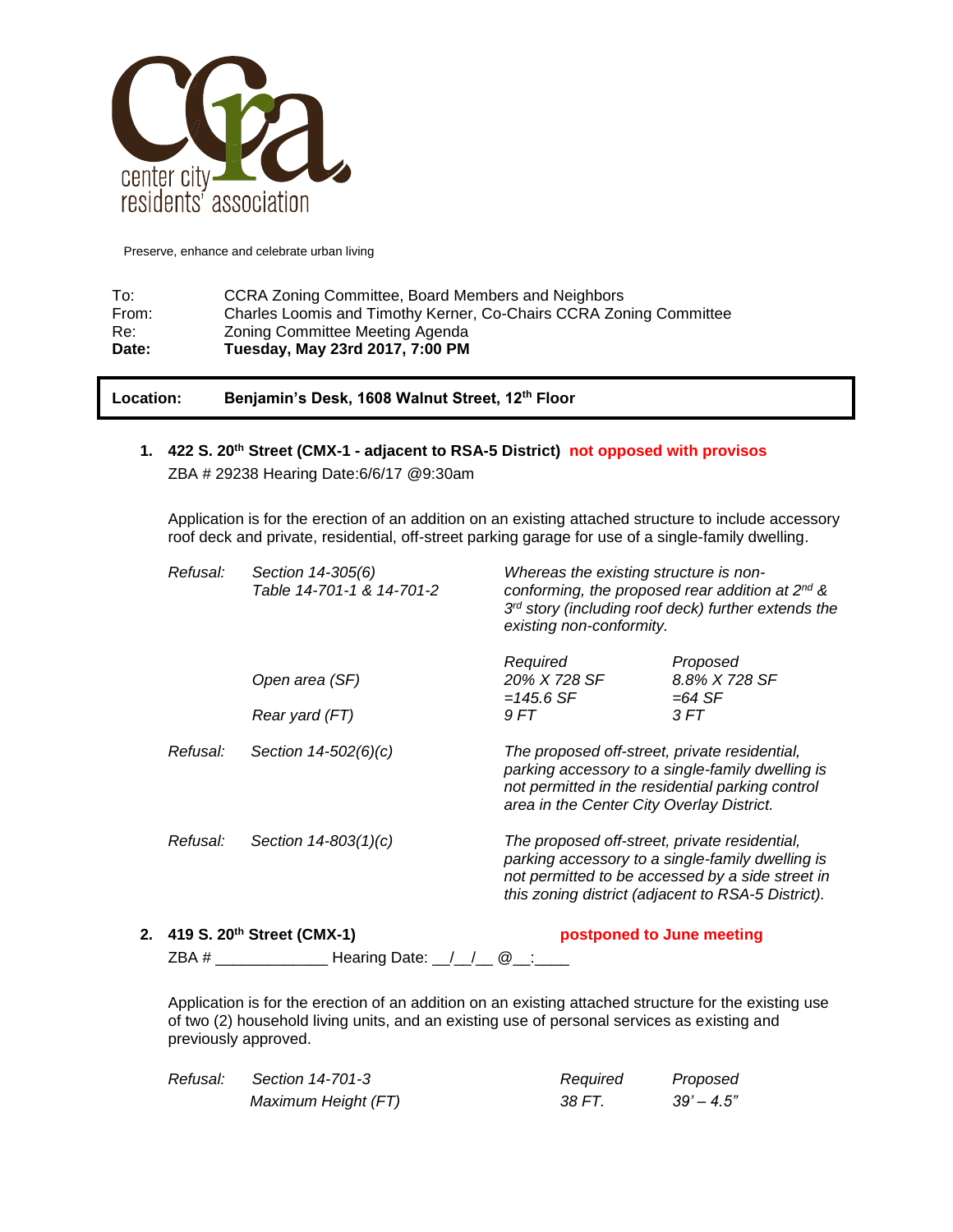

#### **3. 2011 Pine Street (RM-1) Not opposed**

ZBA # 30390 Hearing Date: 5/24/17 @2:00pm

Application for removal of existing two (2) story rear addition and erection of new one story rear addition for two (2) car garage with open terrace above the addition.

| Refusal: | 14-502(6)©(.1) Center City Overlay<br><b>Residential Parking Control Area</b> | Off-street parking shall not be provided<br>for any one-family or two-family use<br>located in the residential parking control<br>area, except for parking accessed by a<br>shared driveway or rear alley, which is<br>permitted but not required. |                                    |
|----------|-------------------------------------------------------------------------------|----------------------------------------------------------------------------------------------------------------------------------------------------------------------------------------------------------------------------------------------------|------------------------------------|
| Refusal: | Table 14-701-2                                                                | Required                                                                                                                                                                                                                                           | Proposed                           |
|          | Minimum Open Area                                                             | 480 SQ. FT.                                                                                                                                                                                                                                        | 153 SQ. FT.                        |
|          |                                                                               |                                                                                                                                                                                                                                                    | 30% of 1600 S.F. 9.6% of 1600 S.F. |

### **4. 1635 Waverly Street (CMX-2 & 14-502-1) Opposed** ZBA # 30315 Hearing Date: 6/14/17 @4:00

Application for the erection of an attached structure (maximum height NTE 38 FT) with a roof deck above accessed by a pilot house, with interior accessory parking for the one vehicle.

| Refusal:                | Table 14-602-2 (Note 3)                 | In the CMX-2 and CMX-2.5 districts, buildings<br>must contain a use other than residential and<br>other than parking along 100% of the ground floor<br>frontage and within the first 30 FT of building<br>depth, measured from the front building line. |                                                                                                                                                                                                                                                 |  |
|-------------------------|-----------------------------------------|---------------------------------------------------------------------------------------------------------------------------------------------------------------------------------------------------------------------------------------------------------|-------------------------------------------------------------------------------------------------------------------------------------------------------------------------------------------------------------------------------------------------|--|
| Refusal:                | 14-502 (6) (c)                          |                                                                                                                                                                                                                                                         | Off street parking shall not be provided for any<br>one family or two family use located in the<br>residential parking control area, except for<br>parking accessed by a shared driveway or rear<br>alley, which is permitted but not required. |  |
| Refusal:                | $14 - 803(1)(c)$                        | Accessory parking for any single-family, two-<br>family or multi-family use in an attached or semi-<br>detached building shall be prohibited unless it<br>can be accessed from a shared driveway, alley<br>or rear street.                              |                                                                                                                                                                                                                                                 |  |
| Refusal:                | Table 14-701-1<br>Maximum occupied area | Required<br>75%                                                                                                                                                                                                                                         | Proposed<br>86.5%                                                                                                                                                                                                                               |  |
| Minimum rear yard depth |                                         | 9 FT.                                                                                                                                                                                                                                                   | 5 FT.                                                                                                                                                                                                                                           |  |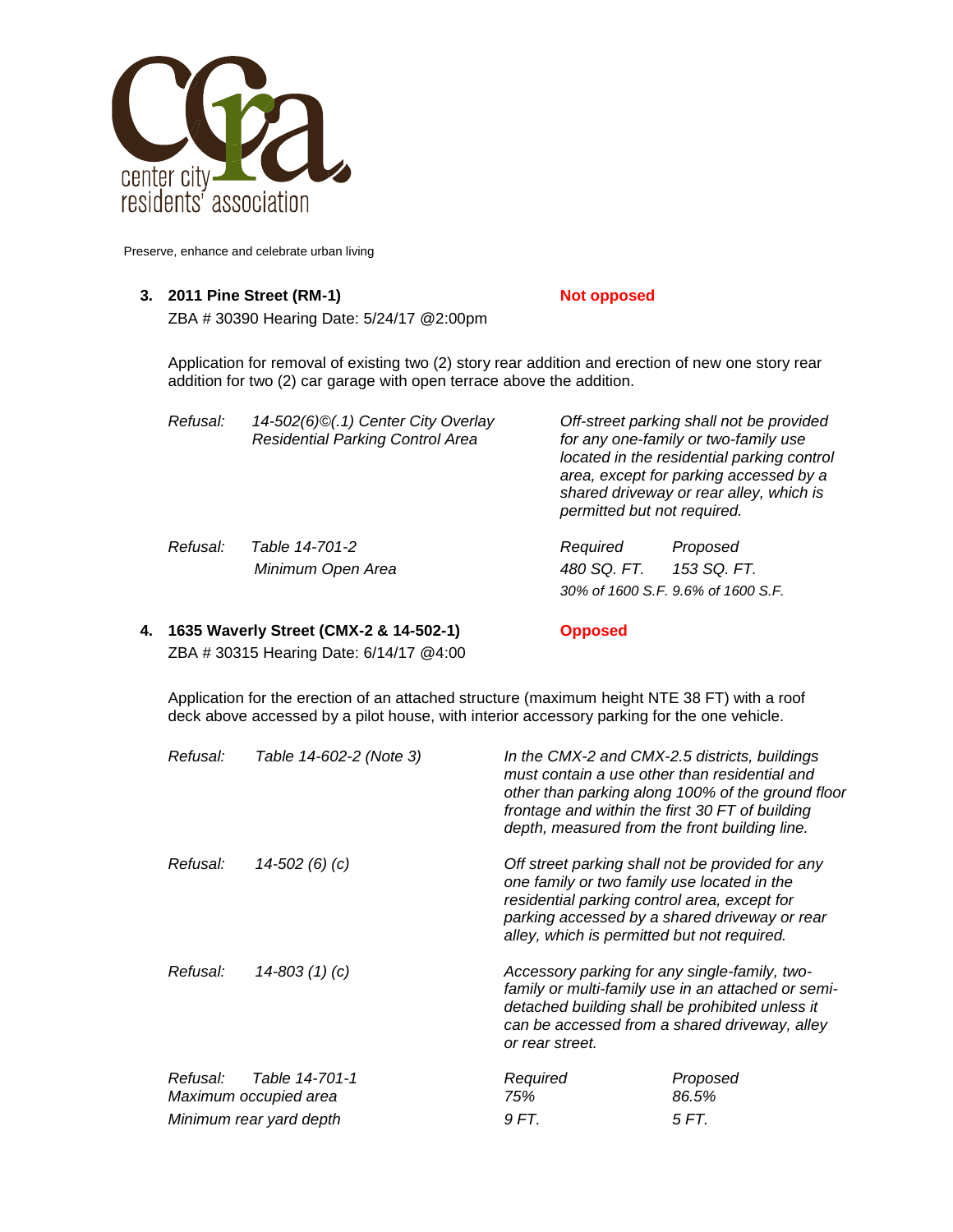

#### **5. 2526 Panama Street (RSA-5 & 14-502-1) Opposed**

ZBA # 30533 Hearing Date: 6/21/17@2:00pm

Application for the relocation of lot lines to create six (6) lots from five(5) existing lots (2532,2528,2526 Panama St, 2533, 2529 Pine St) for the erection of four(4) attached structures (maximum height NTE 52.2 to 53.2 FT) with roof decks accessed by pilot houses/elevators each for use as a single family dwelling with interior mechanical parking for 3 vehicles on parcel A, B & E, interior parking for 3 vehicles on parcel D, accessed by a shared driveway easement parcel F parcel C for an existing single family dwelling.

| Refusal: | Table 14-701-2                            | Required  | Proposed     |
|----------|-------------------------------------------|-----------|--------------|
|          | Lot area (Parcel A)                       | 1440 S.F. | 1099 S.F.    |
|          | Lot area (Parcel B)                       | 1440 S.F. | 949.76 S.F.  |
|          | Lot area (Parcel C)                       | 1440 S.F. | 760 S.F.     |
|          | Lot area (Parcel D)                       | 1440 S.F. | 1147.50 S.F. |
|          | Lot area (Parcel E)                       | 1440 S.F. | 1147.50 S.F. |
|          | Minimum Open Area % of Lot (Parcel A)     | 30%       | 0%           |
|          | Minimum Open Area % of Lot (Parcel B)     | 30%       | 0%           |
|          | Minimum Open Area % of Lot (Parcel C)     | 20%       | 0%           |
|          | Minimum Open Area % of Lot (Parcel D)     | 30%       | 0%           |
|          | Minimum Open Area % of Lot (Parcel E      | 20%       | 0%           |
|          | Minimum Rear Yard Depth (Parcel $A - E$ ) | 9 FT.     | 0 FT.        |
|          | Maximum Height (Parcel A)                 | 38 FT     | 43.2 FT      |
|          | Maximum Height (Parcel B)                 | 38 FT     | 43.8 FT      |
|          | Maximum Height (Parcel D)                 | 38 FT     | 42.65 FT     |
|          | Maximum Height (Parcel E)                 | 38 FT     | 42.2 FT      |
|          |                                           |           |              |

**6. 1831 Chestnut Street (CMX-5, Overlay: Chstnt and Wlnt, West) Not opposed with provisos** ZBA # 30377 Hearing Date: 6/7/17 @2:00

Application is for the erection of a mezzanine addition above first floor (between  $1^{st}$  &  $2^{nd}$  floor) as part of existing attached structure (no change in height of structure), size and location as shown on this application.

Uses: for a sit-down restaurant on the mezzanine above first floor and visitors accommodation (7 units) on  $2<sup>nd</sup>$  to  $3<sup>rd</sup>$  floor and multi-family household living twenty (20) dwelling units on  $3<sup>rd</sup>$  to 11<sup>th</sup> floor as previously approved in the same structure. No sign on this application.

*Referral: Table 14-502-2 The proposed use referral for eat-in restaurant (Supplemental use controls) uses in the CMX-5 district require special exception approval from ZBA.*